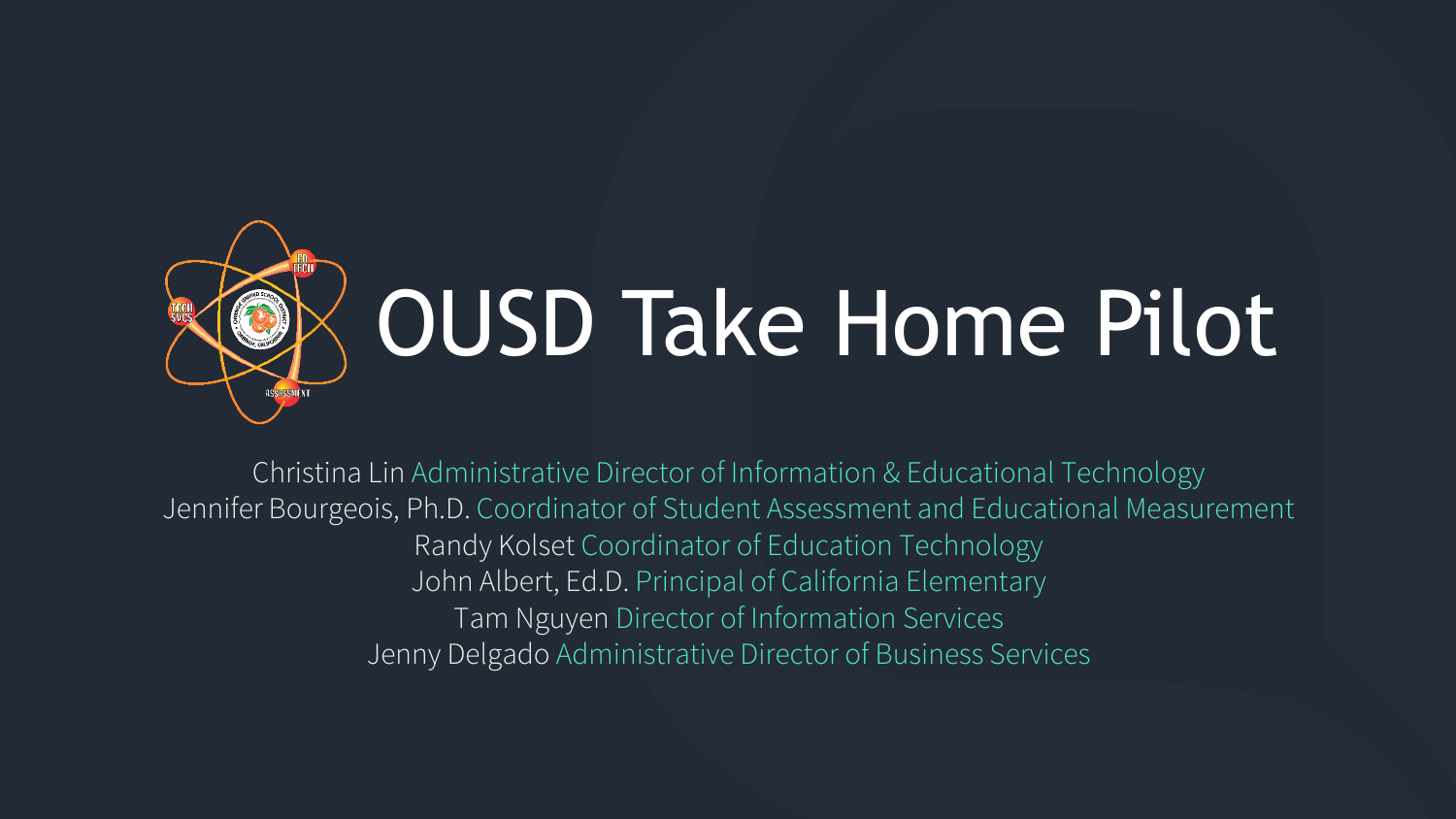

### Welcome

Christina Lin

Administrative Director of Information and Educational Technology

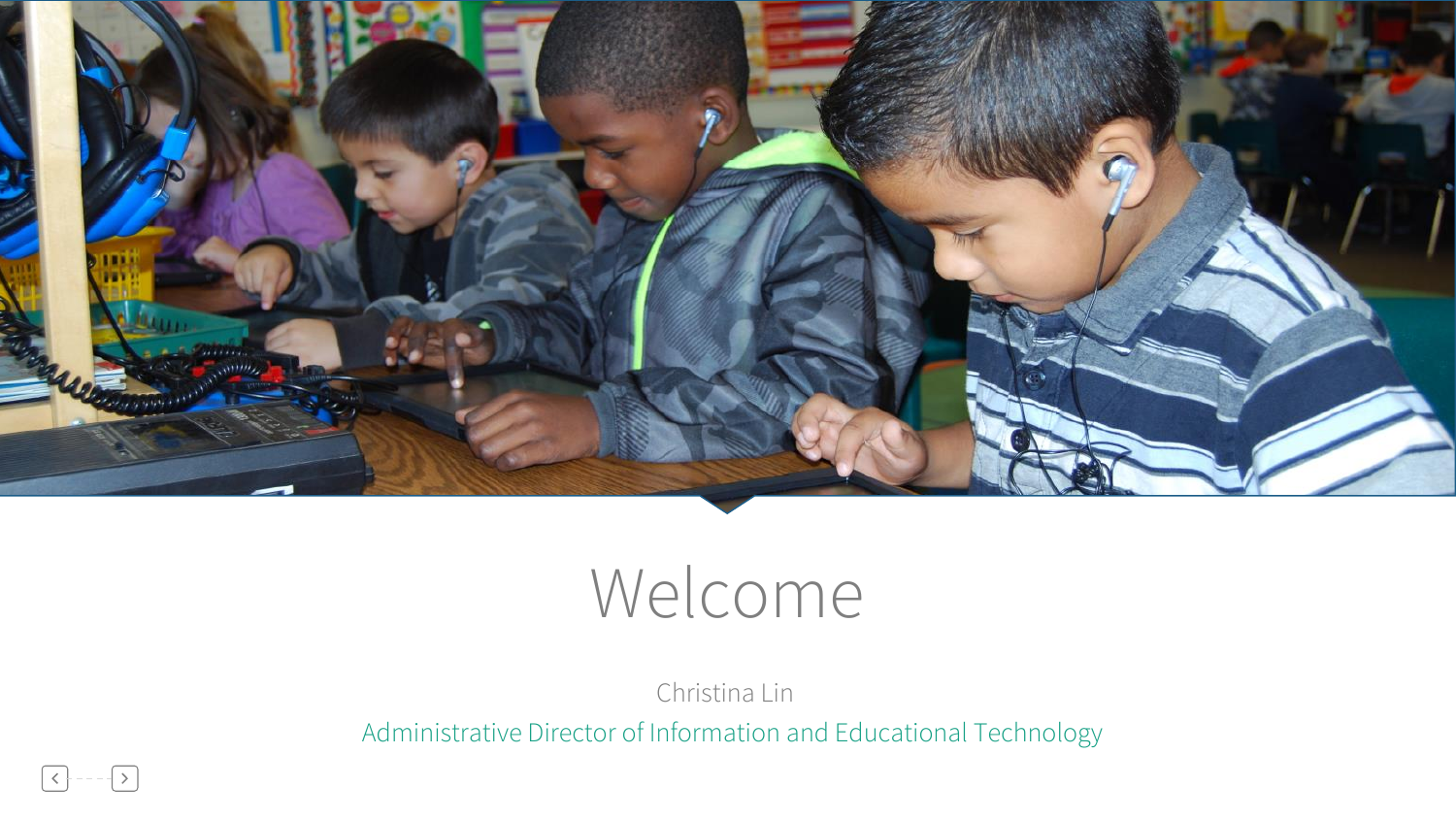#### A Shift In Learning

Jennifer Bourgeois Ph.D. Coordinator of Student Assessment and Educational Measurement



*"When given access to appropriate technology used in thoughtful ways, all students—regardless of their respective backgrounds—can make substantial gains in learning and technological readiness."*

Linda Darling-Hammond Ed.D. Faculty Director of Stanford Center for Opportunity Policy in Education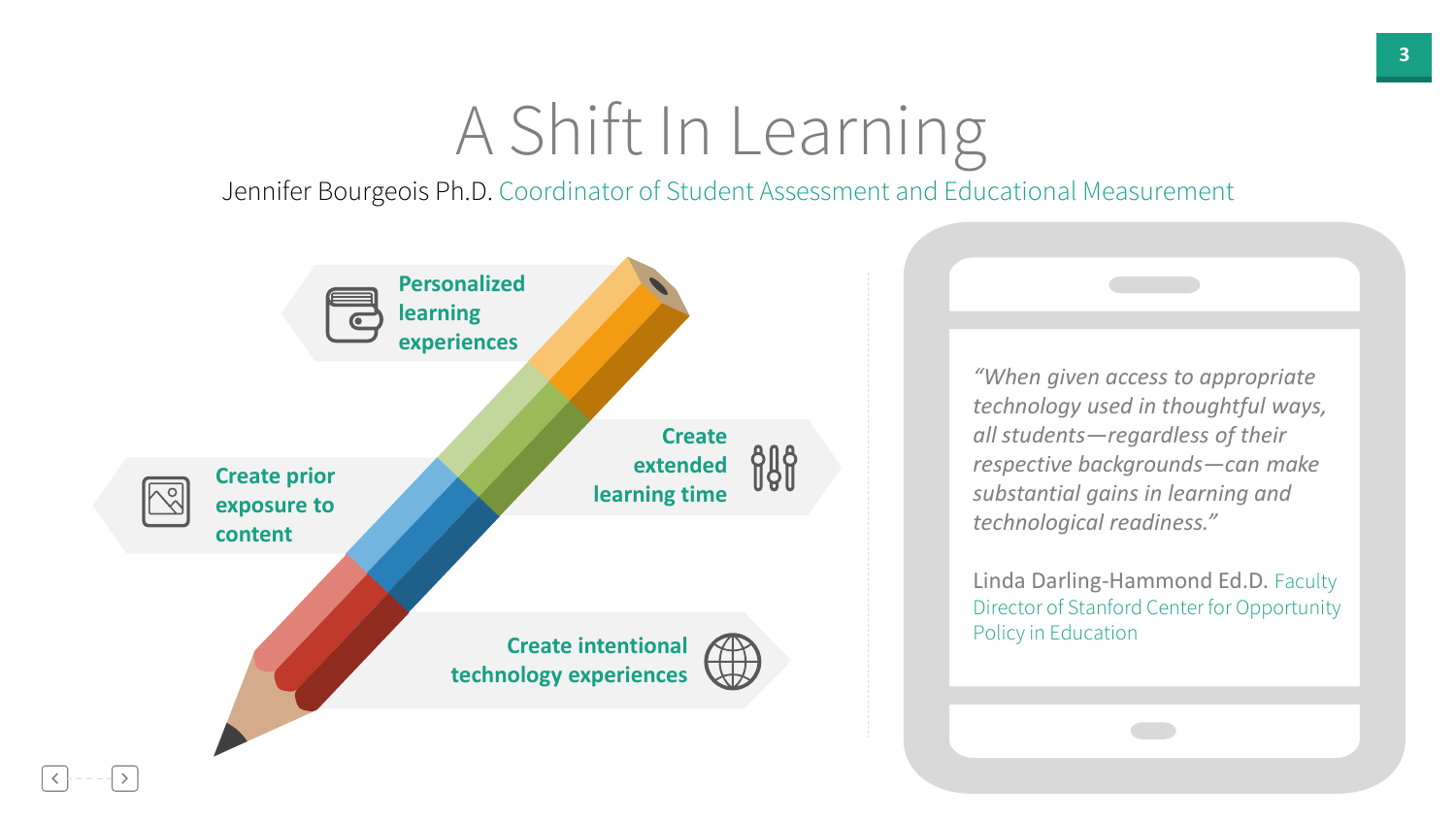#### What Has Been Done

Randy Kolset Coordinator of Education Technology

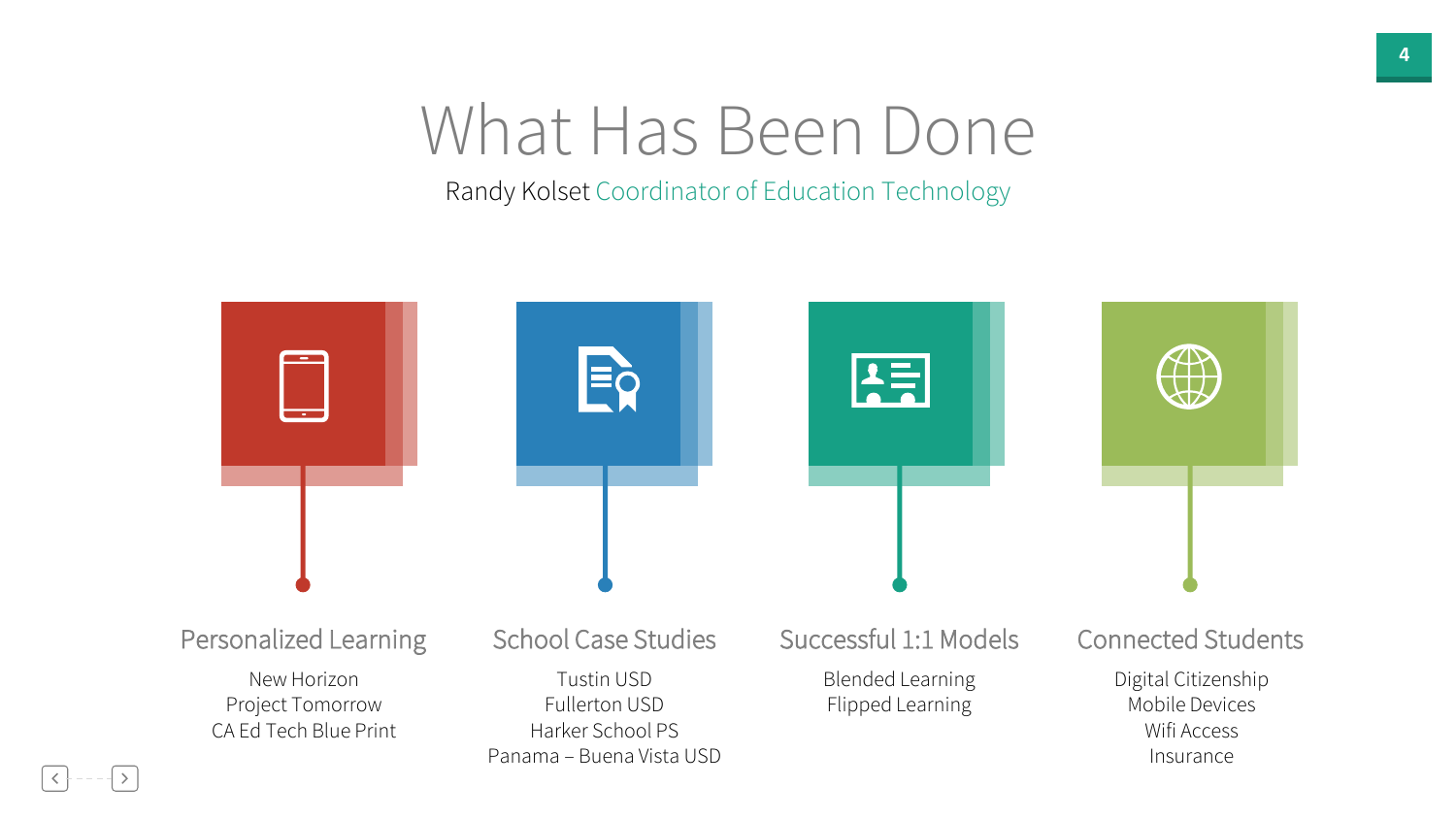#### How Do We Do It?

Tam Nguyen Director of Information Technology

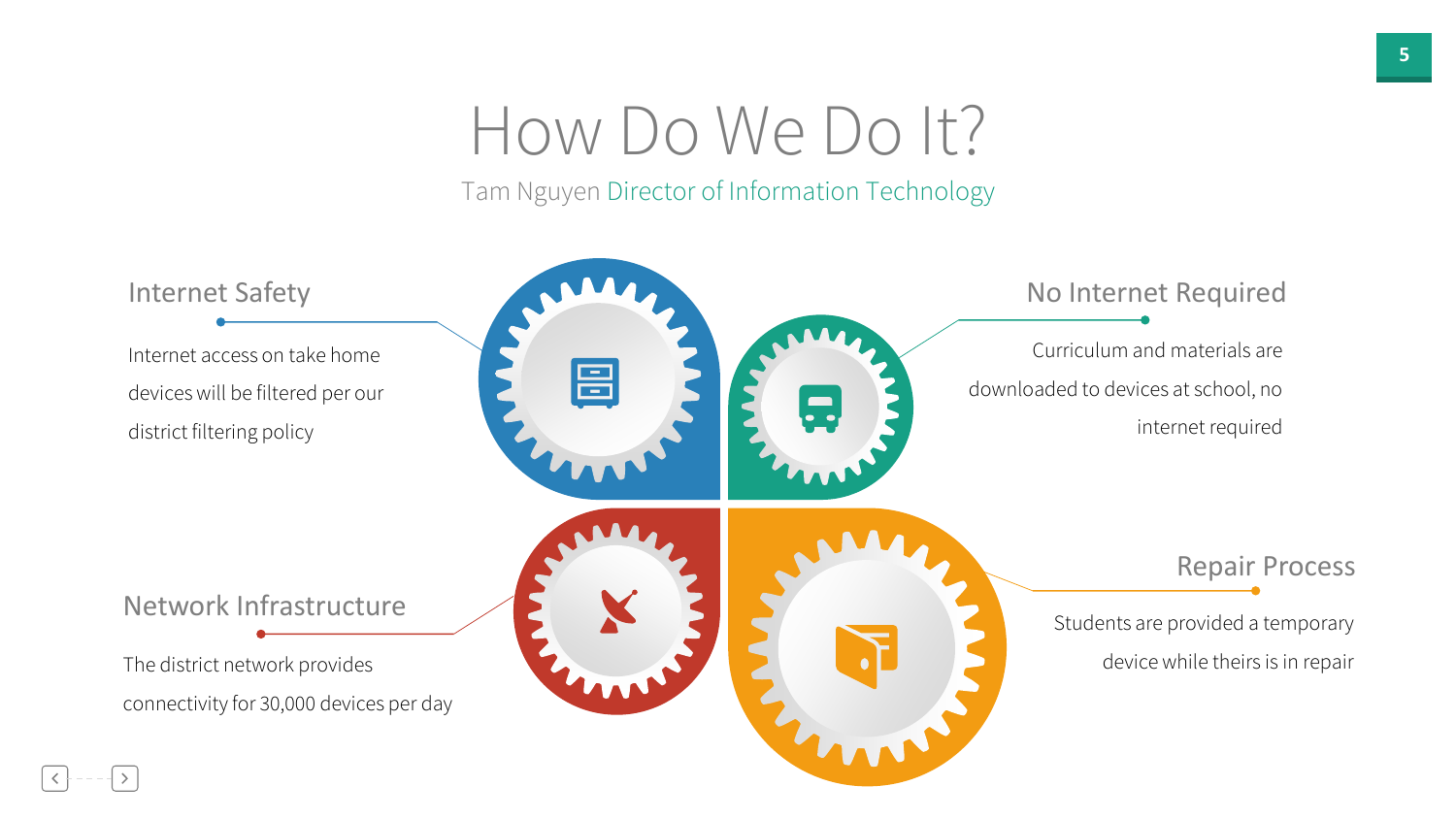

## Why at California Elementary

#### John Albert, Ed.D. Principal of California Elementary

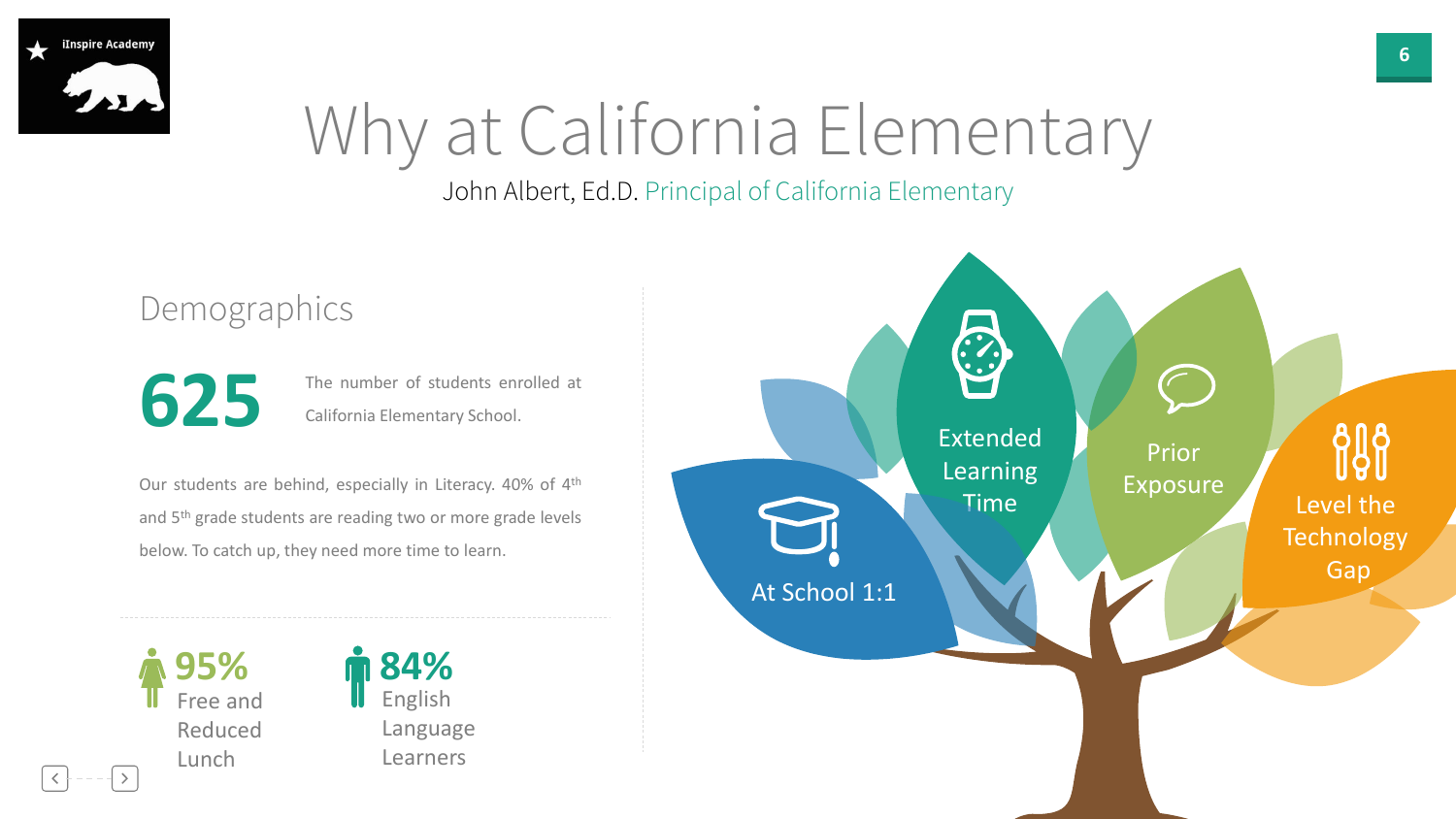

#### John Albert, Ed.D. Principal of California Elementary Fiscal Impact



Devices, software, and infrastructure has already been paid for by categorical funding. Existing Devices



Fullerton Elementary reports an extremely low loss rate of less than 1% in practice. Extremely Low Loss



Devices have equivalent or lesser value to textbooks and music instruments.

Curricular Supplies

Students can elect to attend surrounding districts and virtual charters with take home models. Not Doing Anything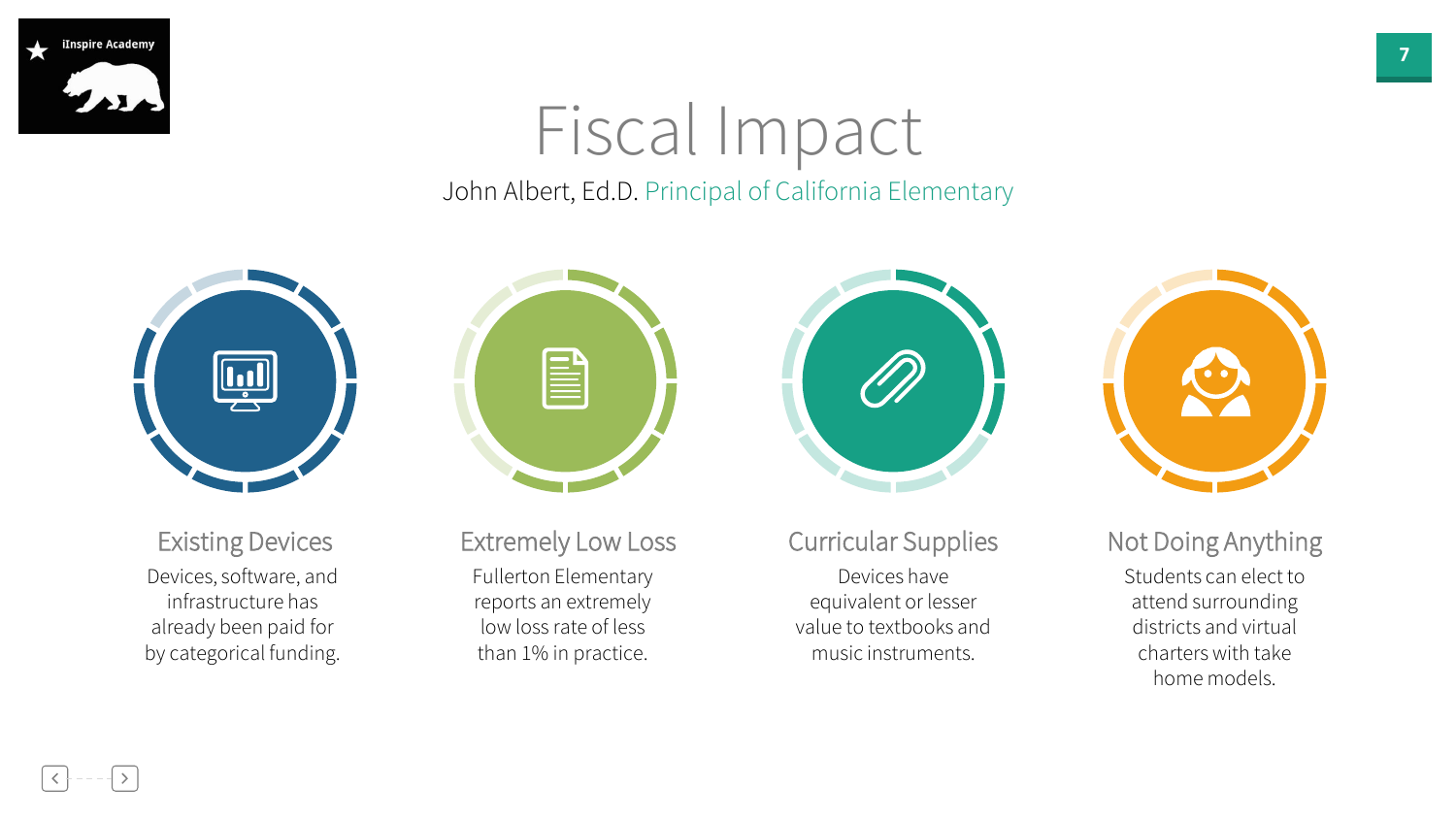